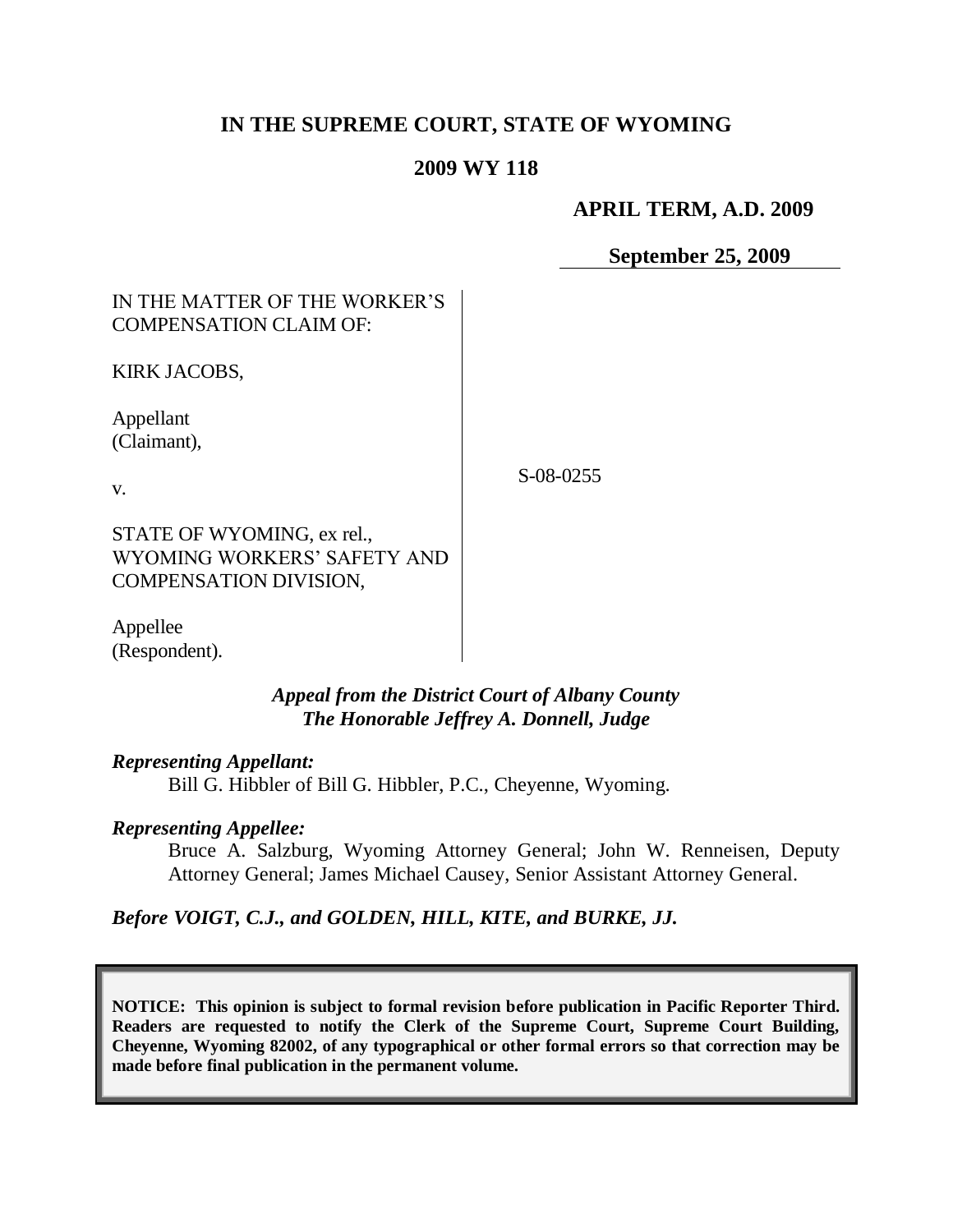#### **VOIGT, Chief Justice.**

[¶1] Kirk Jacobs (the appellant) injured his toe in a work-related accident in 1982. He received workers' compensation benefits for a number of conditions related to this accident for many years, including payments for treatment of chronic abdominal pain. In 2003, the Wyoming Workers' Safety and Compensation Division (Division) entered a Final Determination denying further benefits for chronic abdominal pain. The appellant challenged that action and the Office of Administrative Hearings (OAH) determined that the appellant's claim was barred by the doctrine of collateral estoppel. Finding that the OAH erred in applying the doctrine of collateral estoppel, we reverse and remand.

#### **ISSUES**

[¶2] 1. Did the OAH properly conclude that the appellant's claim for benefits relating to chronic abdominal pain was barred under the doctrine of collateral estoppel?

2. Did the OAH lack jurisdiction to decide the compensability of the appellant's claim because compensability was not challenged pursuant to Wyo. Stat. Ann. § 27-14- 605 (LexisNexis 2009)?

### **FACTS**

[¶3] This matter began in 1982, when the appellant sustained a work-related toe injury. This appeal is the fourth time the appellant has been before this Court since the original injury. *See State ex rel. Wyo. Workers' Comp. Div. v. Jacobs*, 924 P.2d 982 (Wyo. 1996) (*Jacobs I*); *Jacobs v. State ex rel. Wyo. Workers' Safety & Comp. Div.*, 2004 WY 136, 100 P.3d 848 (Wyo. 2004) (*Jacobs II*); *Jacobs v. State ex rel. Wyo. Med. Comm'n*, 2005 WY 104, 118 P.3d 441 (Wyo. 2005) (*Jacobs III*). In the present appeal, the appellant challenges the denial of benefits for chronic abdominal pain, which pain he insists was related to the original toe injury. The OAH determined that the question of whether the abdominal pain was related to the toe injury had already been conclusively decided, and thus the appellant's claim was barred by *res judicata* and collateral estoppel. To properly review this decision, we must briefly examine the history of the appellant's claims to determine whether that issue has been decided.

[¶4] In *Jacobs I*, the OAH awarded the appellant non-professional home health care benefits. That award was reversed on appeal. *Jacobs I,* 924 P.2d at 984. While the compensability of the appellant's chronic abdominal pain was not presented to, or decided by, the OAH, our opinion recognized that the appellant was suffering from such symptoms. We said: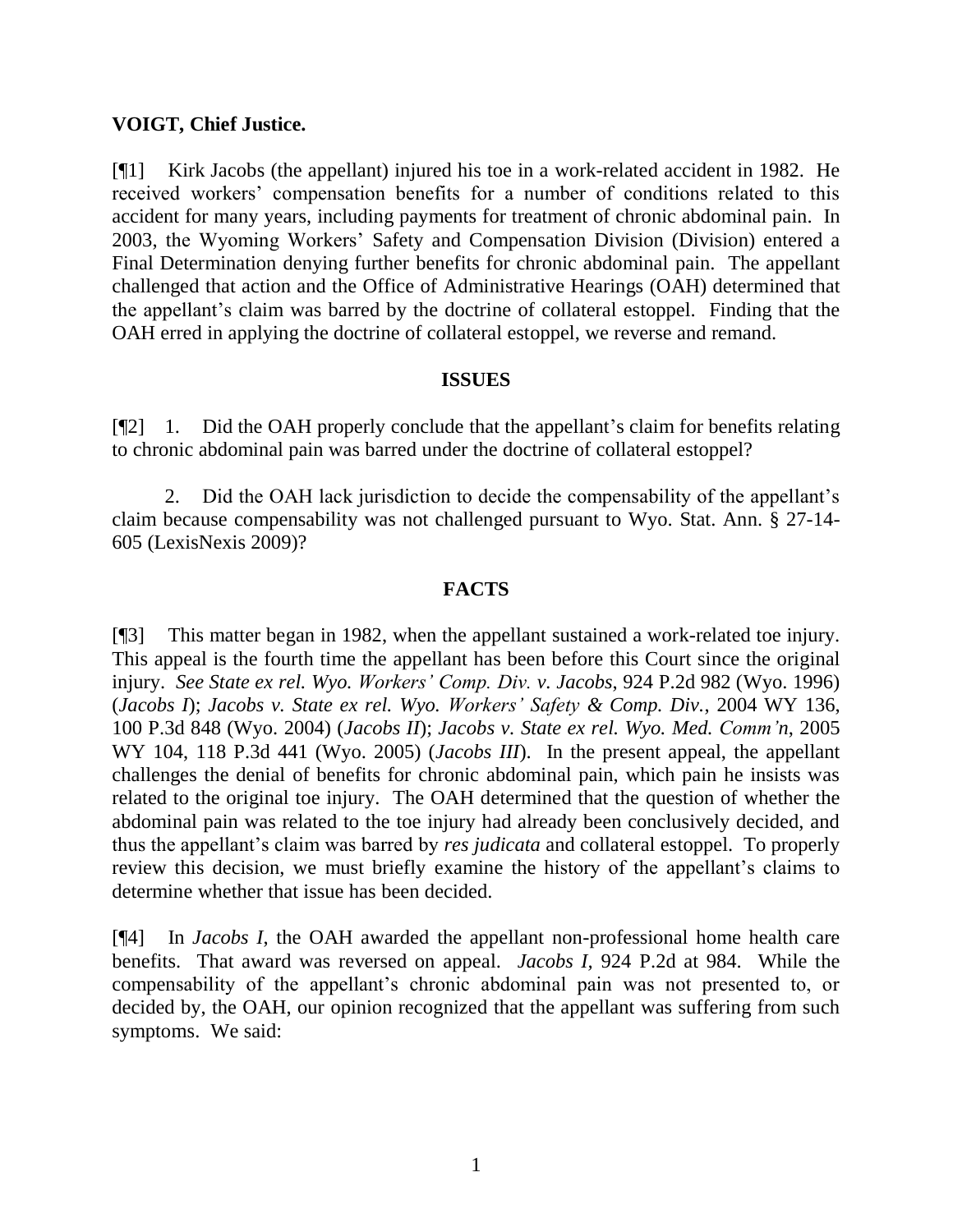In September of 1982, Jacobs suffered a work-related injury to his right little toe. In February of 1983, Jacobs experienced an allergic reaction to an antibiotic used to treat an infection which had developed in his right foot. The reaction manifested itself as colitis and nerve damage which left Jacobs with severe chronic pain and intermittent inability to accomplish the activities of daily life without assistance.

*Id.* at 983.

[¶5] *Jacobs II* began in 2001, when the appellant sought benefits for lung and knee problems, claiming they were related to his original injury. *Jacobs II*, 2004 WY 136, ¶ 4, 100 P.3d at 849. The Division denied benefits and referred the matter to the Wyoming Medical Commission ("Commission") for a hearing. *Id.* In his opening statement, the appellant's attorney set forth the issues to be presented in the hearing as follows:

> These claims, at least to the best of our knowledge, involve two separate medical issues. The first of these issues concerns [the appellant's] entitlement to supplemental oxygen and related medical costs to this treatment.

The second issue, in essence, that needs to be decided here concerns the arthritic and actual bone-on-bone condition of [the appellant's] knees.

. . . .

Although the knee and lung claims were the only two issues before the Commission, the question of whether the appellant's chronic abdominal pain was related to the original injury was raised at this hearing and discussed in the Commission's findings of fact and conclusions of law in connection with the Commission's consideration of the compensability of the knee and lung claims.

> In this case [the appellant] contends that as a result of this injury he developed an infection in his toe which was treated with Keflex and the Keflex caused abdominal pain which has required his continued use of narcotic pain medication. As a result of his need for large amounts of narcotic pain medication, he has developed breathing and pulmonary problems requiring treatment. Obviously critical to this inquiry is whether the abdominal pain and consequent need for medication is related to the work injury. [The appellant] contends the issue of causation of abdominal pain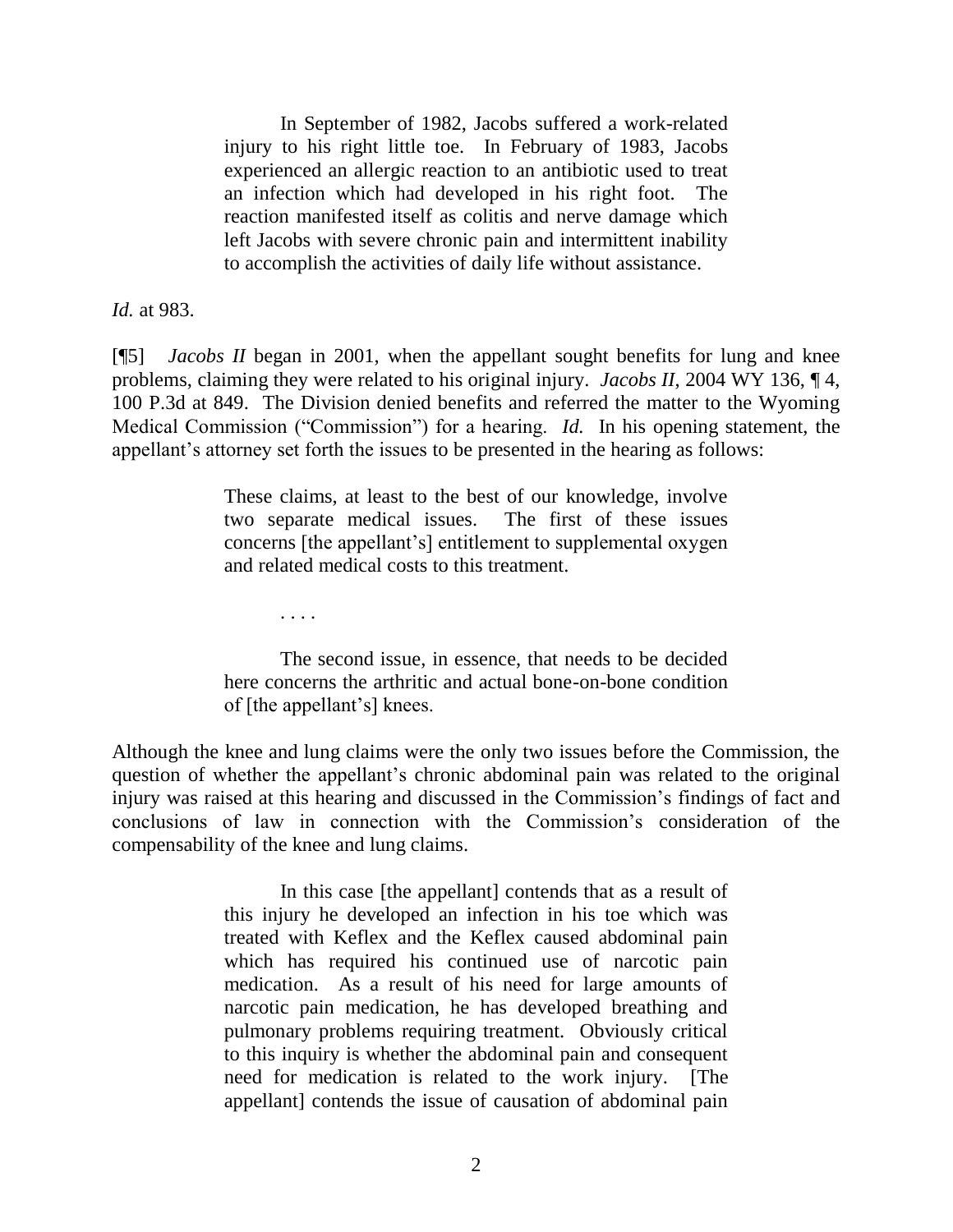has been previously determined and cannot be relitigated. Initially, [the appellant] has not submitted anything to show there has been a judicial or administrative determination of causation. . . .

. . . .

[The appellant] has not met his burden of proof that his abdominal pain is related to his work injury. A review of the record clearly shows that no health care provider to date has been able to determine the cause of his abdominal pain. At best there is only speculation and conjecture as to causation. There is no objective evidence of colitis and even if antibiotic-induced colitis existed in the early 1980's, a brief bout of such colitis has not been shown to relate to chronic abdominal pain. Clearly the claimed abdominal pain is something of long standing duration. If such were related to claimed colitis such would have resolved long ago and no evidence to the contrary has been shown. . . .

(Footnote omitted). Although the Commission discussed the chronic abdominal pain, it made no specific findings regarding the compensability of such claims. Instead, the Commission's findings of fact and conclusions of law simply stated:

> Following a careful review of all the evidence presented in the case, the Medical Commission finds that [the appellant] has not met his burden of proving that his treatment for breathing and pulmonary problems are related to his September 24, 1982, work injury. He has also not met his burden of proof that arthritis in his knees is related to the work injury. Therefore he is not entitled to medical payment for the benefits in question.

[¶6] On appeal, the appellant did "not object to the denial of benefits for his knee and lung claims, but rather [took] exception to the Commission's finding regarding the causal connection between the 1982 toe injury and subsequent abdominal pain. . . ." *Jacobs II*, 2004 WY 136, ¶ 1, 100 P.3d at 849. We affirmed the denial of benefits for the lung and knee claims, and with regard to the appellant's chronic abdominal pain, we found:

> Benefits for [the appellant's] chronic abdominal pain have not been denied and no decision determining that issue has been formalized. Until a final determination is made by the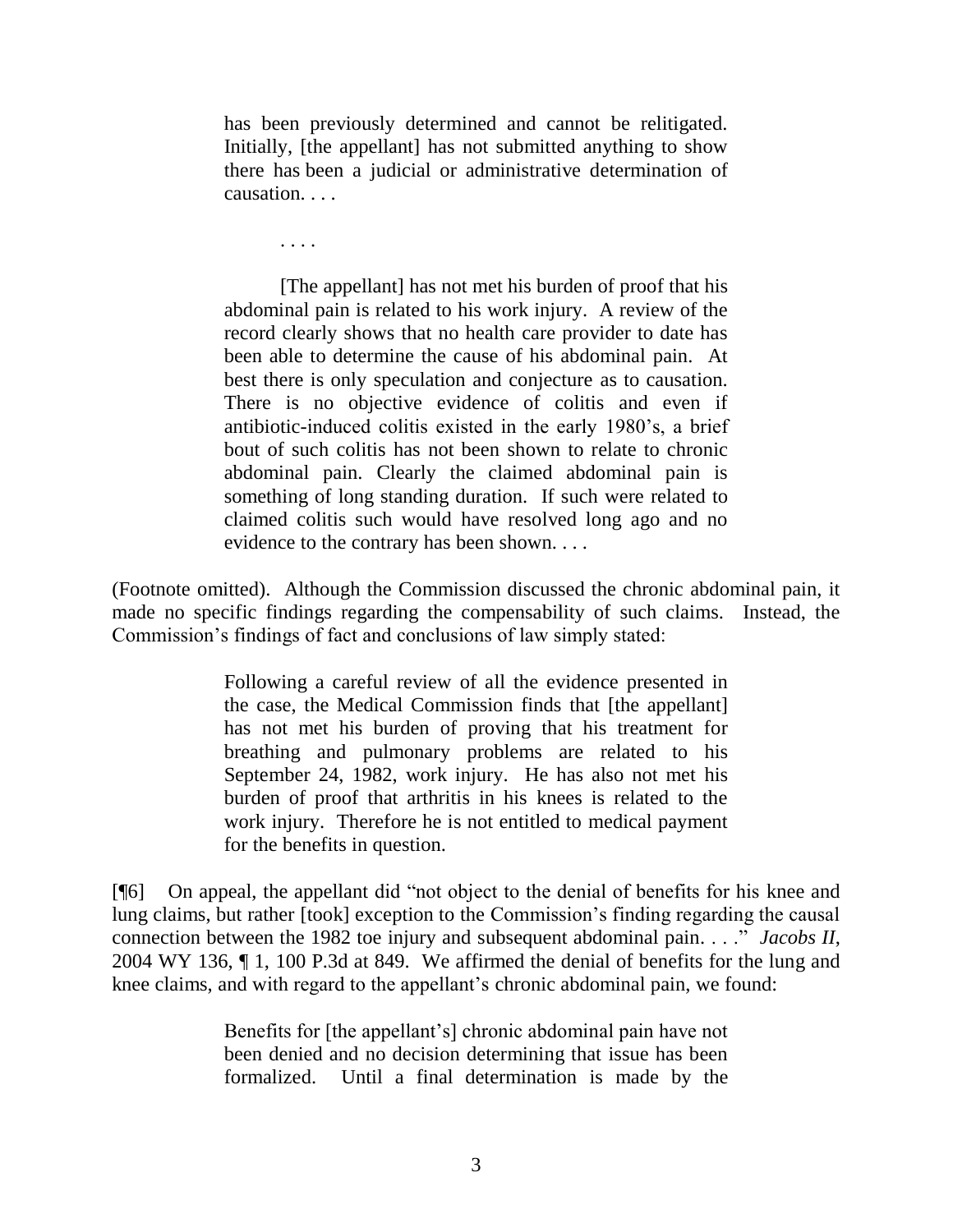appropriate administrative agency, the issue is not fit for our review. This Court cannot reverse or affirm a denial of benefits that has not occurred.

*Id.* at **[** 8, at 851.

[¶7] While *Jacobs II* was pending before this Court, several events occurred at the administrative level that led to the appellant's third appeal. In March of 2003, the Division issued a Final Determination denying the appellant benefits for chronic abdominal pain.<sup>1</sup> The Commission held a contested case hearing on October 28, 2003, to determine the relatedness of the chronic abdominal pain to the original injury. Before the Commission could issue a decision on the merits, both the Division and the appellant filed competing motions requesting summary decision of the matter on grounds of *res judicata* and collateral estoppel.<sup>2</sup> After considering both motions, the Commission issued an Order Granting Division's Motion for Summary Decision on January 22, 2004. In its order, the Commission sustained the Division's denial of benefits for the appellant's chronic abdominal pain concluding that the claim was barred by the doctrine of collateral estoppel.

[¶8] After the district court affirmed the Commission's determination, the matter was again before this Court in *Jacobs III*. We reversed and remanded, finding that this was not a "medically contested case" and thus the Commission did not have subject matter jurisdiction to decide the claim. *Jacobs III*, 2005 WY 104, ¶ 10, 118 P.3d at 444-45. Although our decision was confined to the question of the Commission's jurisdiction, we noted the unsettled nature of the appellant's case, stating:

> Most significantly, we have not decided whether [the appellant's] chronic abdominal pain was caused by his 1982 work injury. Neither have we decided whether that particular question has been previously litigated and decided. Thus, we have also not decided whether collateral estoppel or *res judicata* should be applied to bar his current claim.

*Id.* at  $\P$  11, at 445.

 $<sup>1</sup>$  The language of the Division's Final Determination is actually quite vague, stating: "Current treatment</sup> is not related to the original work injury to the right foot of 9-24-82." While this statement is not clear as to what benefits the Division was denying, the record indicates that the Division's intent was to deny further benefits for treatment of the appellant's chronic abdominal pain.

<sup>&</sup>lt;sup>2</sup> The unusual procedural course taken here (i.e. filing dispositive motions after a hearing on the merits) appears to have been precipitated by a post-hearing request by the Commission for additional information. The Division objected to the request, arguing that the matter should be decided in its favor based on principles of collateral estoppel and *res judicata*. Following these motions, the Commission entered an order staying the request for additional evidence and allowing the parties to file dispositive motions.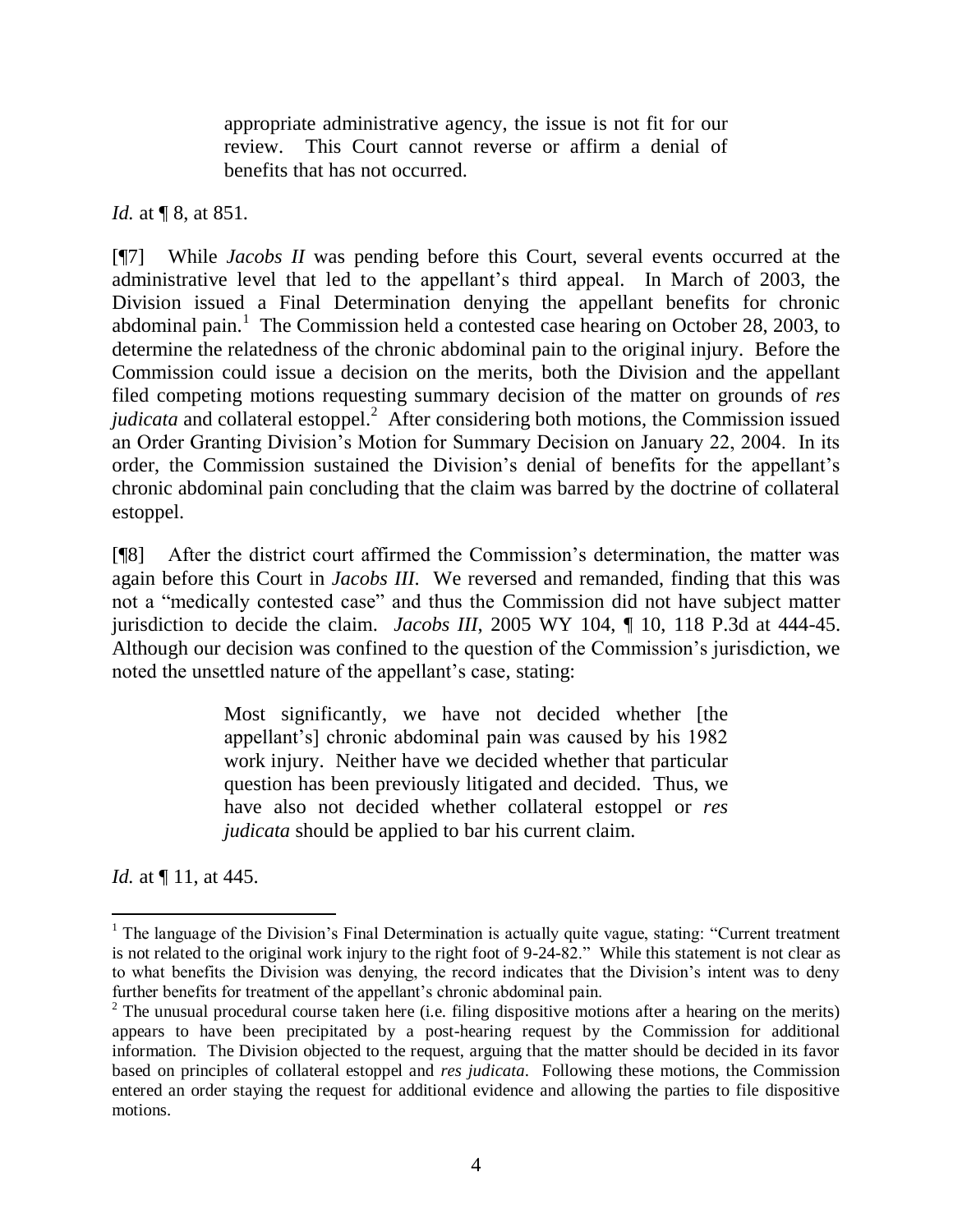[¶9] On December 23, 2005, following a remand from this Court, the Commission entered an order remanding the case to the Division, for ultimate referral to the OAH. The OAH issued an order setting the matter for a contested case hearing. No hearing was held; instead, the parties agreed that the matter be decided based on the evidence contained in the appeal file. The OAH issued an order on June 28, 2007, sustaining the denial of the appellant's claim for benefits related to his chronic abdominal pain under the doctrines of *res judicata* and collateral estoppel. Specifically, the OAH decided that the compensability of the appellant's claim for chronic abdominal pain had already been decided at the January 28, 2003 hearing and resulting order. The district court affirmed this decision and the appellant filed a timely appeal therefrom.

#### **STANDARD OF REVIEW**

[¶10] When considering an appeal from a district court's review of an administrative agency's action, we give "no special deference to the district court's decision," but instead review the case as if it had come directly from the administrative agency. *Dale v. S & S Builders, LLC*, 2008 WY 84, ¶ 8, 188 P.3d 554, 557 (Wyo. 2008). Our review of an administrative agency's action is governed by the Wyoming Administrative Procedure Act, which provides in pertinent part that the reviewing court shall:

> (i) Compel agency action unlawfully withheld or unreasonably delayed; and

> (ii) Hold unlawful and set aside agency action, findings and conclusions found to be:

(A) Arbitrary, capricious, an abuse of discretion or otherwise not in accordance with law;

(B) Contrary to constitutional right, power, privilege or immunity;

(C) In excess of statutory jurisdiction, authority or limitations or lacking statutory right;

(D) Without observance of procedure required by law; or

(E) Unsupported by substantial evidence in a case reviewed on the record of an agency hearing provided by statute.

Wyo. Stat. Ann. § 16-3-114(c) (LexisNexis 2009).

[¶11] This appeal involves only questions of law. "Absent evidentiary dispute, the standard of review for contested case hearings is simply stated as whether an agency's conclusions are in accordance with the law." *Parodi v. Wyo. Dep't of Transp.*, 947 P.2d 1294, 1295 (Wyo. 1997). Questions of law are reviewed *de novo*, and "[c]onclusions of law made by an administrative agency are affirmed only if they are in accord with the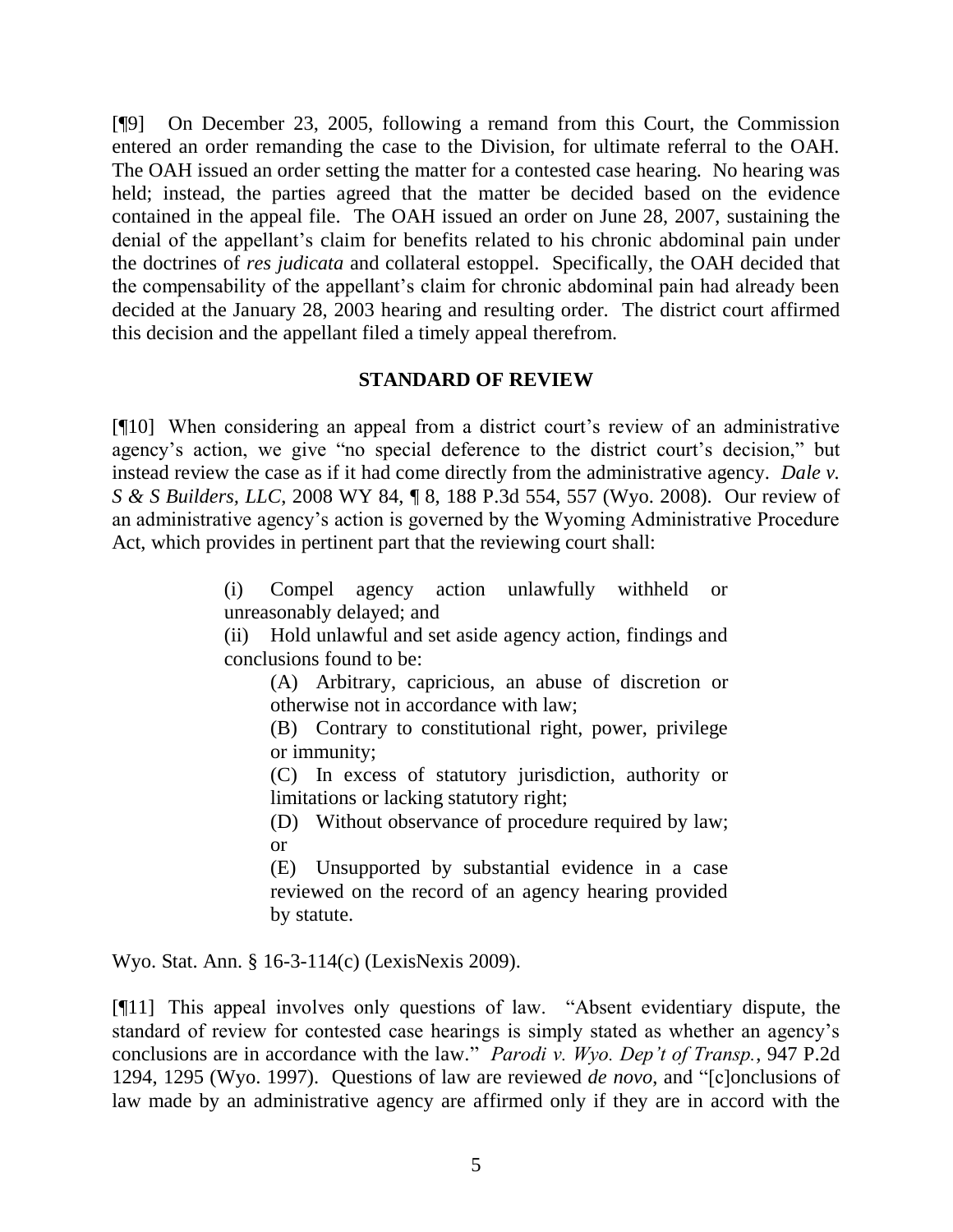law. We do not afford any deference to the agency's determination, and we will correct any error made by the agency in either interpreting or applying the law." *State ex rel. Workers' Safety & Comp. Div. v. Garl*, 2001 WY 59, ¶ 9, 26 P.3d 1029, 1032 (Wyo. 2001) (citations omitted).

#### **DISCUSSION**

## **1.** *Did the OAH properly conclude that the appellant's claim for benefits relating to chronic abdominal pain was barred under the doctrine of collateral estoppel?*

[¶12] The doctrines of collateral estoppel and *res judicata* apply in the administrative context. *Slavens v. Bd. of County Comm'rs for Uinta County*, 854 P.2d 683, 685-86 (Wyo. 1993). We have explained that although the doctrines are often used interchangeably, collateral estoppel is more often appropriately used in an administrative setting.

> In *Salt Creek Freightways*, we noted that although many cases speak of res judicata in the administrative context, they actually apply collateral estoppel. *Salt Creek Freightways* [*v. Wyo. Fair Employment Practices Comm'n*], 598 P.2d [435,] 437 [(Wyo. 1979)]. Collateral estoppel is the appropriate doctrine since collateral estoppel bars relitigation of previously litigated *issues. Salt Creek Freightways*, 598 P.2d at 438 (*quoting Roush v. Roush*, 589 P.2d 841, 843 (Wyo. 1979) (per curiam)). *See also Bresnahan v. May Dept. Stores Co.*, 726 S.W.2d 327, 329 (Mo. 1987) (when a fact is properly determined in one legal proceeding, it is given effect in another lawsuit). Res judicata on the other hand bars relitigation of previously litigated *claims* or causes of action. *Salt Creek Freightways*, 598 P.2d at 437. *See also Batson v. Shiflett,* 602 A.2d [1191,] 1201 [(Md. 1992)] (*quoting Parklane Hosiery Co., Inc. v. Shore*, 439 U.S. 322, 99 S.Ct. 645, 58 L.Ed.2d 552 (1979)). Since administrative decisions deal primarily with issues rather than causes of action or claims, collateral estoppel is the appropriate doctrine. *Salt Creek Freightways*, 598 P.2d at 437.

*Slavens*, 854 P.2d at 685-86 (emphasis in original). With regard to collateral estoppel, we consider four factors in determining whether the doctrine applies:

> (1) whether the issue decided in the prior adjudication was **identical** with the issue presented in the present action; (2) whether the prior adjudication resulted in a judgment on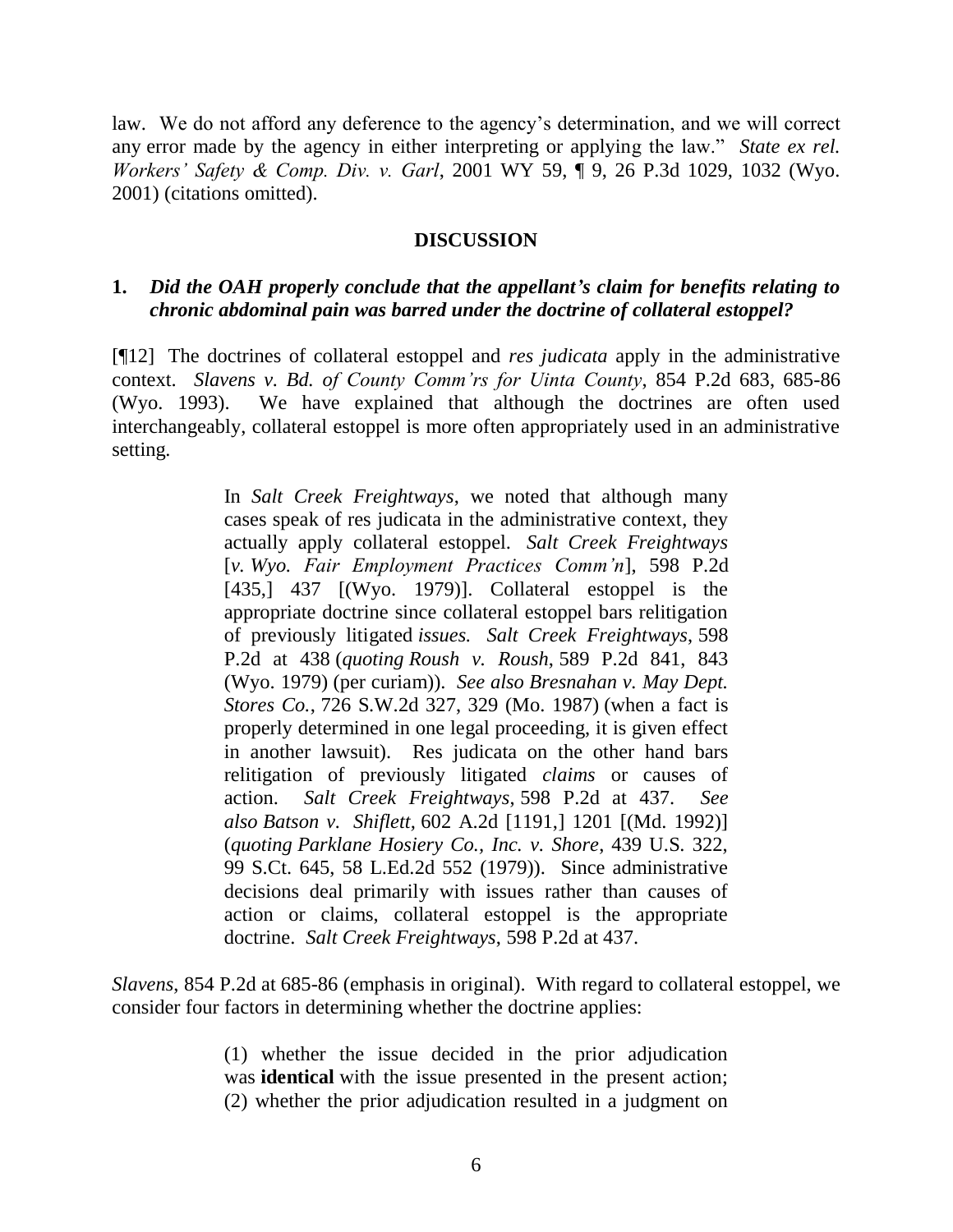the merits; (3) whether the party against whom collateral estoppel is asserted was a party or in privity with a party to the prior adjudication; and (4) whether the party against whom collateral estoppel is asserted had a full and fair opportunity to litigate the issue in the prior proceeding.

*Wilkinson v. State ex rel. Wyo. Workers' Safety & Comp. Div.*, 991 P.2d 1228, 1234 (Wyo. 1999) (emphasis in original) (quoting *Slavens*, 854 P.2d at 686).

[¶13] While we question whether the first and fourth elements of collateral estoppel are satisfied in this case, it is clear that no prior adjudication has resulted in a judgment on the merits, thus the OAH should not have decided the matter on collateral estoppel. In addressing that element, the OAH stated:

> Second, the January 28, 2003, contested case hearing resulted in the Medical Commission's February 22, 2003, Findings of Fact, Conclusions of Law and Order of Medical Commission Hearing Panel. The Medical Commission's February 22, 2003, Order is clearly adjudication on the merits. The finality of the Medical Commission's February 22, 2003, Order cannot be contested as the Order has already been upheld by the Wyoming Supreme Court.

This finding is simply incorrect. To begin, although the February 22, 2003 Order discusses the chronic abdominal pain condition as it related to the appellant's lung and knee problems, the Order makes no specific finding addressing the past, present, or future compensability of any claim by appellant for benefits related to his chronic abdominal pain. Furthermore, the Division's actions following the entry of that Order are inconsistent with the OAH's conclusion that the question of the appellant's chronic abdominal pain was decided in the February 22, 2003 Order. Approximately one month after the February 22, 2003 Order was entered, the Division issued a Final Determination specifically denying benefits related to the appellant's chronic abdominal pain and a second contested case hearing was held addressing that denial. At that contested case hearing, the question of the compensability of the appellant's chronic abdominal pain was properly presented and directly at issue; however, the Commission did not rule on that question, but instead decided the case on grounds of collateral estoppel.<sup>3</sup> A Final

<sup>&</sup>lt;sup>3</sup> We note that *Jacobs III* and the present appeal would have been obviated by a decision on the merits at that point. We also note that based on our review of the record, the evidence and arguments presented at that hearing were likely sufficient to allow a deciding body to reach a conclusion on the question of whether the chronic abdominal pain is causally related to the original toe injury.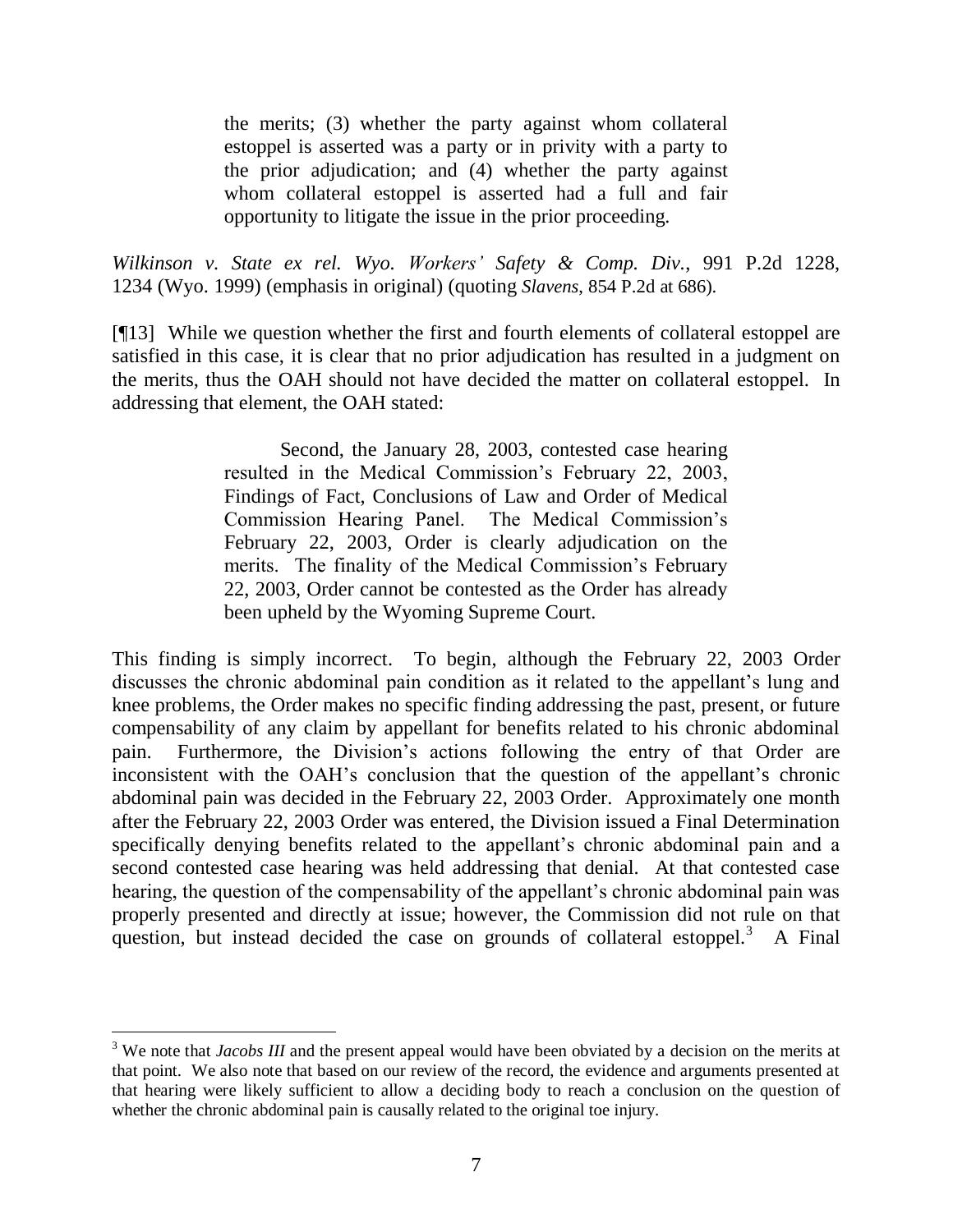Determination denying benefits for chronic abdominal pain and contested case hearing on the merits would have not been necessary if that issue had been determined in the February 22, 2003 Order.

[¶14] Finally, the OAH's finding that the compensability of the chronic abdominal pain was decided when this Court affirmed the February 22, 2003 Order in *Jacobs II*  mischaracterizes the nature of that decision. While we sustained the denial of benefits for the knee and lung claims, we specifically found that "benefits for [the appellant's] chronic abdominal pain have not been denied and no decision determining that issue has been formalized" and "[t]his Court cannot reverse or affirm a denial of benefits that has not occurred." *Jacobs II,* 2004 WY 136, ¶ 8, 100 P.3d at 851.

[¶15] Our holding that no final determination was ever entered allowing for application of collateral estoppel is equally applicable to the appellant. In the proceedings below and in this appeal, the appellant asserted that under the doctrine of collateral estoppel the Division is precluded from denying his claims for benefits. His argument is essentially based on the fact that the Division previously paid for the pain medication to treat his abdominal pain and recognized the existence of the condition in *Jacobs I*. We have said that a claimant is not guaranteed future benefits on the basis of a prior award. *Snyder v. State ex rel. Wyo. Workers' Comp. Div.*, 957 P.2d 289, 293 (Wyo. 1998). Furthermore, we find that the statement from *Jacobs I* falls far short of satisfying the requirements necessary to sustain an assertion of collateral estoppel. Although we mentioned the appellant's abdominal pain in *Jacobs I*, the compensability of that condition was not at issue and, as we have already discussed, the record on appeal contains no order or final decision on the merits of that claim that would preclude the Division from later challenging the compensability of the appellant's chronic abdominal pain.

# *2. Did the OAH lack jurisdiction to decide the compensability of the appellant's claim because compensability was not challenged pursuant to Wyo. Stat. Ann. § 27-14-605 (LexisNexis 2009)?*

[¶16] The appellant asserts that the Division lacked jurisdiction to consider the termination of benefits for his abdominal pain because the Final Determination was improper. Specifically, the appellant asserts that the availability of benefits should have been determined under Wyo. Stat. Ann. § 27-14-605 (LexisNexis 2009), which statute governs modification of benefits previously awarded.<sup>4</sup> The appellant's attempt to apply

<sup>&</sup>lt;sup>4</sup> Wyo. Stat. Ann. § 27-14-605, entitled "Application for modification of benefits; time limitation; grounds; termination of case; exceptions" reads:

<sup>(</sup>a) If a determination is made in favor of or on behalf of an employee for any benefits under this act, an application may be made to the division by any party within four (4) years from the date of the last payment for additional benefits or for a modification of the amount of